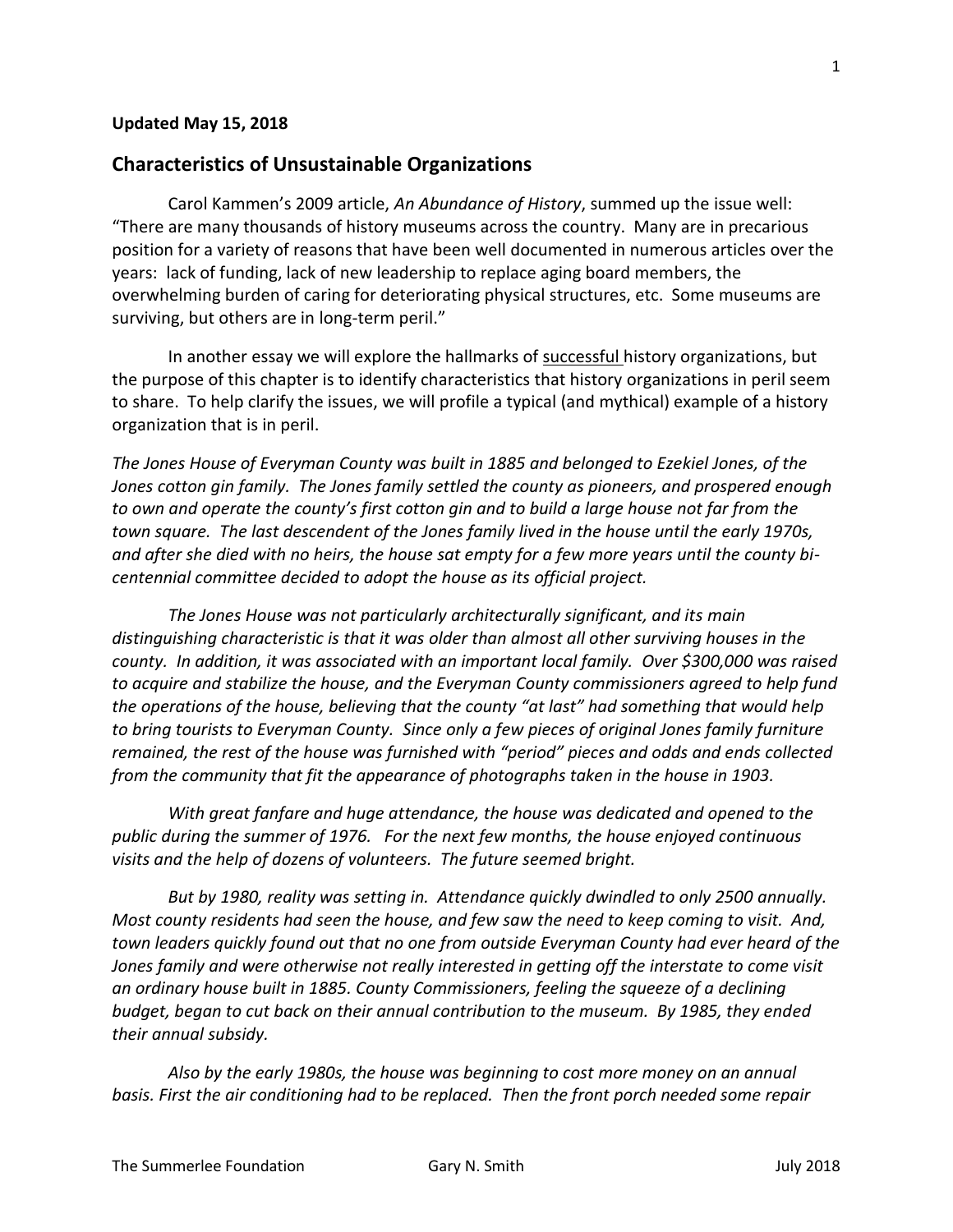*and repainting, and workmen discovered that termites had infested the whole front of the house. A simple repainting turned into a project that cost more than \$10,000. The next year a roof leak damaged the ceiling and wallpaper in the upstairs bedroom. A canopy bed "on loan" from one of the museum's board members was also damaged. And on it went.*

*In the early 1990s, Jones House leadership decided that a modest expansion was necessary in order to attract new audiences. A consultant suggested that they purchase a former bank building across the street from the house and convert it into a changing exhibit gallery and museum store. This, the consultant said, would be the key to raising the museum's profile and attracting new visitors, possibly making the museum financially self-sufficient. As in the 1970s, the board found it relatively easy to raise the \$500,000 needed for this project, and they tackled the project with new energy. They never did get around to raising the \$1 million dollar endowment fund that was supposed to accompany the \$500,000 building acquisition and renovation. Unfortunately, the museum now had to hire additional staff for the new building and operating expenses now included a significant increase in their electric bill. Worse, they found that their attendance did not increase at all; meaning, they had almost doubled their operating expenses without being able to generate any new income to support it. A late attempt to raise the endowment fund, now couched in desperate terms, fizzled.*

*By the 1990s the original board members were beginning to die out and the remaining board members found it difficult to recruit new members. For one thing, leaders in the beginning years had not encouraged "outsiders" to join the board. For another, being a board member was no longer perceived as "fun." Meetings were largely spent talking about maintenance issues, fund raising events, and personnel issues. Everyman County itself seemed to be changing around them. The local population was gradually becoming more diverse, and the local school district now had a majority of Hispanic students. A new generation of civic leaders was now in charge of things, and they had little or no connection to the county's pioneer past, and little interest in the museum. At a recent meeting, board members actually discussed whether they could find another organization to take over the house, or even possibly to close it down. In any case, as one board member put it, "No one seems to care whether we stay open or not."*

## **Jones House Lessons**

The Jones House of Everyman County illustrates several difficulties, detailed below, that history organizations commonly encounter. These difficulties, taken together, can spell trouble for an organization's long-term sustainability.

In general, u**nattached or stand-alone history museums**, are most vulnerable. By unattached or stand alone, we mean history museums or historic houses organized as separate 501 © 3 organizations and not part of a larger organization or affiliated with a larger museum or university. Many historic house museums, whether in small towns or large cities are standalone history museums. Because their history is mostly local, stand-alone history museums usually do not compel enough tourist traffic or even local support to fund their own operations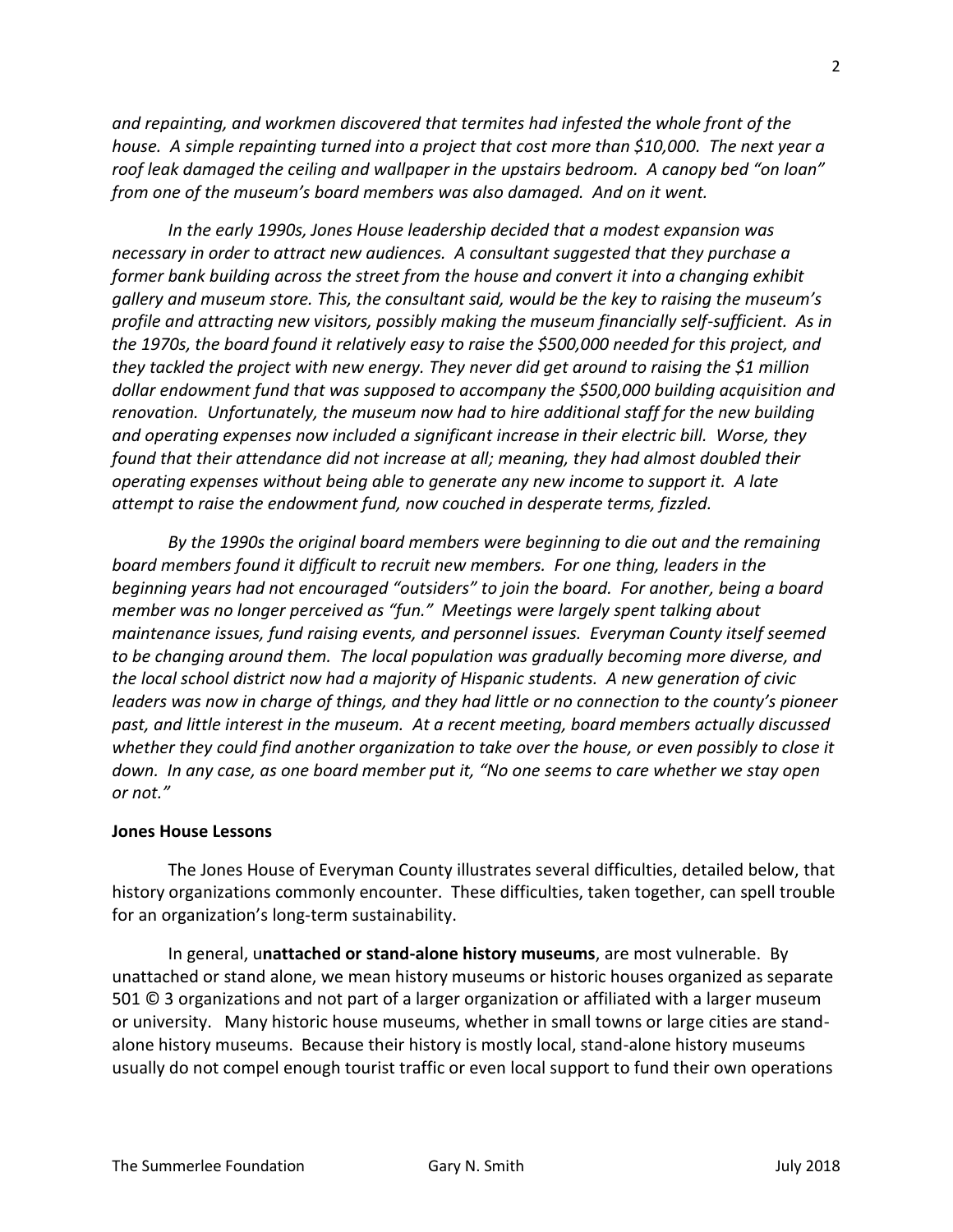without significant support or affiliation with larger organizations. Like the Jones House, there are literally thousands of small history museums and house museums that fit this category.

**History organizations that are expected to fund themselves** without benefit of any funding assistance from city or county budgets, Hotel Occupancy Tax (HOT) funds, or contributed utilities, **are very vulnerable.** History museums like the Jones House should not be expected to fund their own operations unless they are blessed with substantial endowment funds. Very few museums, and almost no history museums, are able to fund their operations entirely from earned income and private philanthropy. Income from admissions and rentals for weddings, often the heart of a small museum's planned income stream, in most cases make up only a small part of a museum's budget, even for larger operations. In the case of the Jones House, they got important funding help at their founding, which gave them a good base of support for their operations, but the county commissioners eventually tired of funding the museum, unfortunately, a fairly typical scenario.

Local museums where **"no one famous was born, no one famous died, and nothing horrible happened there"** will not attract anything but a local audience. Historic houses affiliated with famous people—former presidents and famous outlaws--- will be able to draw a certain number of out of town tourists. Historic houses that belonged to an early local pioneer family, like the Jones House, will not.

The larger issue is that most local history museums display their treasures with little connection to larger state and national historical themes. Unless something of state or national significance happened at or near a historic house, strictly local history, by itself, may not be compelling enough to guarantee survival. If the museum is not fortunate enough to have state or local significance, then it must make the effort to place its history in a larger context. Can the Jones family experience be linked to something of more state or national significance? Was Mr. Jones a part of a national political party or movement? Did his life and career reflect trends current in other regions of the country?

**Museums that are dominated by a founder or founding board** that does not cultivate the next generation of leaders will find it hard to sustain a board of trustees in the future. Founding boards are amazing organisms. Founding board members have an overriding sense of mission and purpose, often related to saving a historic building or opening a new museum in the old courthouse. They have all-consuming dedication and zeal, are willing to work night and day towards their goal, and will often serve as a museum's main governance and leadership for years, if not decades. But what happens when they grow too old to continue their work, and what if they have not made a conscious effort to recruit the next generation of leadership (as was the case with the Jones House)? This is a vulnerable time in the life of a museum, and a time when many falter.

Museums that **are isolated from their local community** and community leaders will not get the support they need when they most need it. Successful museums are well integrated into community life. History museums and historical societies all too often run quiet operations that don't involve the community, are perceived by others as opaque, and seem to make little impact on the community's cultural life. At the Jones House, the founding board was not interested in recruiting "outsiders" into their leadership during the early, successful, days of the museum. By the time the museum was in crisis,